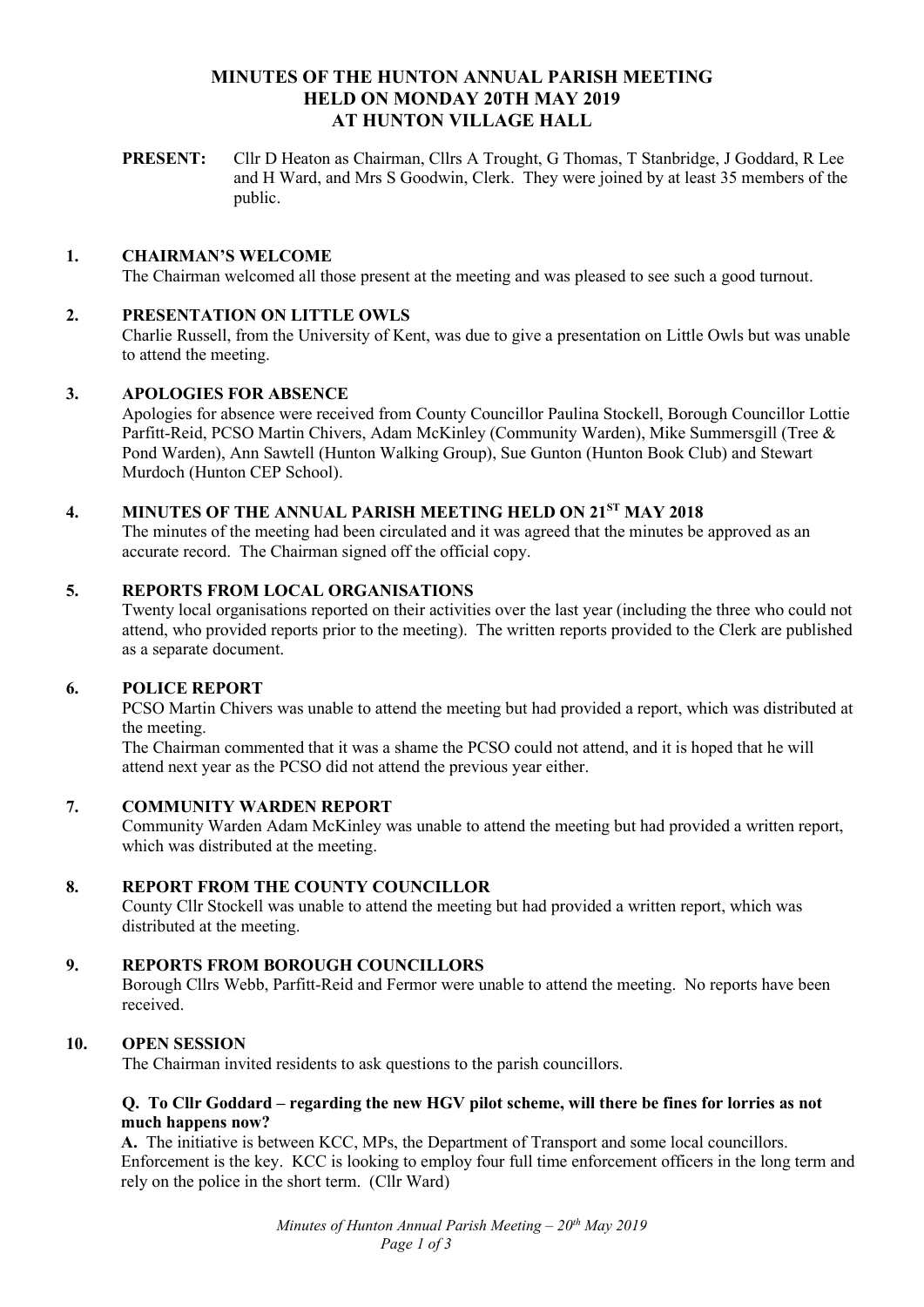### **Q. The sign is in the wrong place on Green Lane, an error on the part of KCC. Are they going to put it right?**

**A.** Yes. I am meeting with KCC this week and will progress it. (Cllr Goddard)

#### **Q. Tovil tip is charging from June for certain materials such as hardcore, which are often fly tipped. KCC has said there is no link between charging and fly tipping. Is there any way we can monitor to see how fly tipping is affected by charging?**

**A.** It was discussed at a Parish Council meeting a while ago. Medway do not charge but people outside the area cannot use the tip. Maidstone is charging to be in line with other councils. (Cllr Heaton)

**A.** KCC put it out to consultation. 85-90% of respondents were against charging, but KCC went ahead. What is the point of a consultation? (Cllr Thomas)

### **Q. Could you provide an update on two planning applications – north of Bensted Close and Durrants Farm?**

**A.** Nothing is happening on the application for the land north of Bensted Close as it was thrown out in the MBC Call For Sites exercise three years ago. Cllrs Heaton and Thomas have met with the applicant for Durrants Farm and also with an MBC planning officer (who basically said that the development would not be visible, so it does not matter). The planning application was due to go to MBC Planning Committee but was pulled as the applicant had not considered affordable housing (he did not realise he had to). Nothing has happened since so it is in limbo. (Cllr Heaton)

**A.** We reinforced our objections. The Parish Council objected to the design and number of properties. It would be preferable to have dwellings than what is currently there, if there were less properties and the development was of a better design. (Cllr Thomas)

# **Q. Can you ask KCC what evidence they have that charging will not increase fly tipping?**

**A.** Our County Councillor is unwell at present, so we have not had much contact with KCC. We could write to KCC and ask for evidence. (Cllr Heaton)

# **Q. Most fly tipping is on private land and so MBC do not do anything.**

**A.** Gates must be kept secure on private land. (Cllr Heaton)

### **Q. Do MBC have figures for fly tipping in Hunton over the last year?**

**A**. We could ask, under the Freedom of Information Act if nothing else. (Cllr Heaton)

### **Q. Why didn't the Parish Council lodge an objection to the Wilsons Yard planning application?**

**A.** The Parish Council supported the replacement of industrial buildings with houses. The application was originally rejected by MBC and also the Planning Inspector. The applicant is now using permitted development rights – if you have an agricultural building, you can make it into a dwelling – this has been extended to industrial buildings. Who would buy houses with a corrugated iron roof? (Cllr Heaton) **A.** The Government has said that agricultural/industrial buildings do not need planning permission if the fabric of the building is retained. (Cllr Thomas)

### **Q. A neighbour has a listed building – does this have no effect?**

**A.** No. It is a retrograde step by the government (not local councils). The Parish Council did put a complaint in to the Planning Inspectorate about the original application as, in her rejection of the appeal, the Planning Inspector gave no consideration to the unsuitability of further industrial use, only the undesirability of building houses. She did not feel that the applicant had demonstrated that industrial use would not be appropriate for the site. (Cllr Thomas)

**A.** Durrants Farm is another industrial site. MBC planning officers recommended permission (although it was refused by MBC Planning Committee) which does not agree with the position on Wilsons Yard, as there was no requirement to show that industrial use was inappropriate. (Cllr Heaton)

### **Q. What is happening about the caravans on George Street?**

**A.** The Parish Council is following it up with MBC Planning Enforcement. (Clerk)

### **Q. Is there any up to date information on the 2,000 houses planned for Marden?**

**A.** The proposal is to build up to 2,000 houses in Marden – put forward as part of the MBC Call For Sites exercise for the update of the Local Plan. 2,000 residents marched against it at the weekend. Until it is